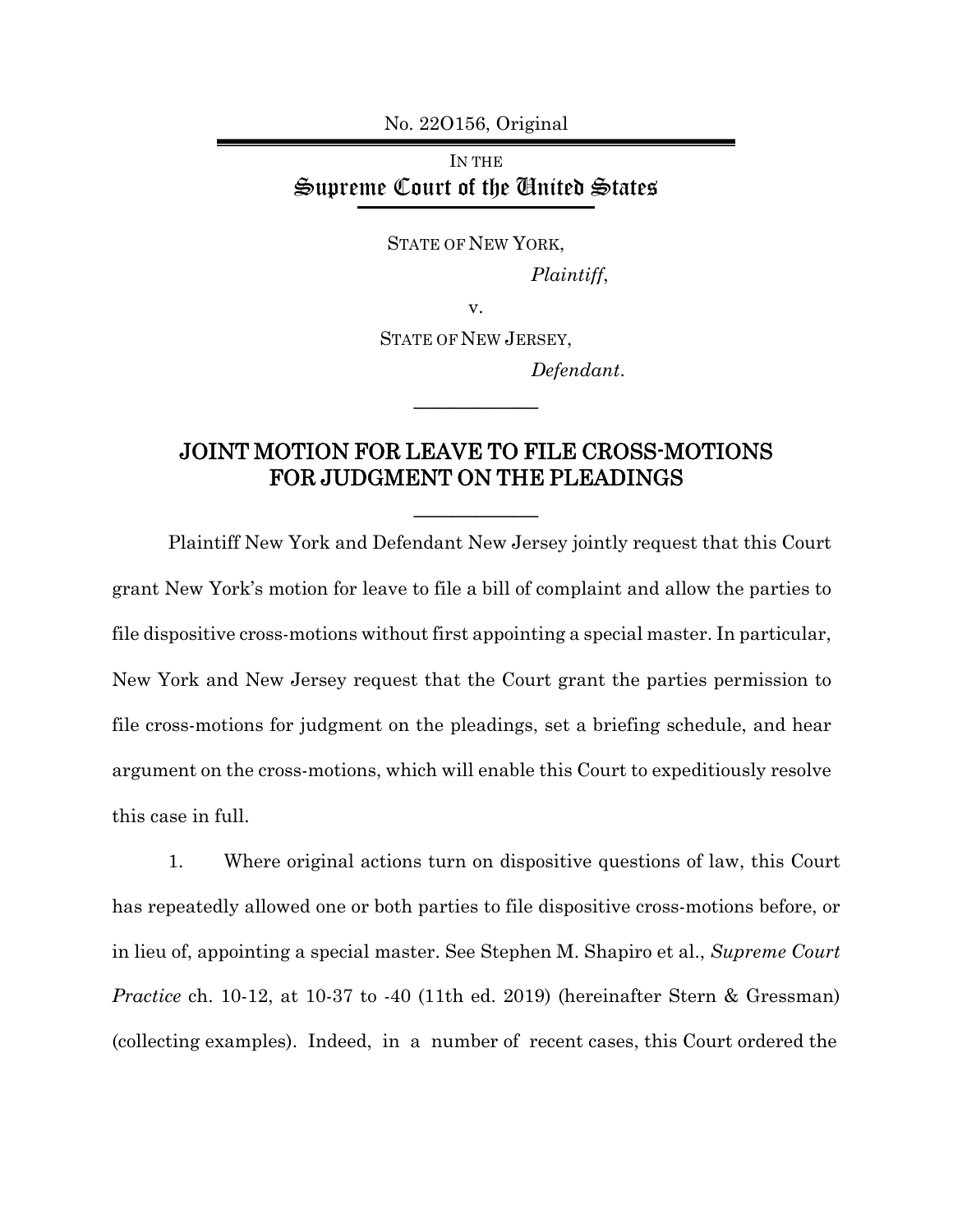parties to the original action to brief pure questions of law, including on the merits, at the outset. See *Texas v. New Mexico*, 571 U.S. 1173 (2014); *Montana v. Wyoming*, 552 U.S. 1175 (2008); *New Hampshire v. Maine*, 530 U.S. 1272 (2000); *Kansas v. Nebraska*, 527 U.S. 1020 (1999); see also *California v. United States*, 457 U.S. 273, 278 (1982); *South Carolina v. Katzenbach*, 383 U.S. 301, 307 (1966); *United States v. Louisiana*, 338 U.S. 806 (1949). As the United States has explained, this process allows the Court to then "resolve[] preliminary or potentially controlling legal issues before, or in lieu of, referring the case to a Special Master." Br. for U.S. as Amicus Curiae at 21-22, *Texas v. New Mexico*, No. 141 (Dec. 10, 2013), 2013 WL 6917383.

2. New York and New Jersey submit that a similar course is warranted here for two independently sufficient reasons.

 a. First, the parties agree that this case involves pure questions of law that are likely dispositive of the claims presented and would resolve the instant controversy. This Court is especially likely to allow the parties in an original action to file dispositive cross-motions at the outset when "the questions presented are legal rather than factual," Stern & Gressman, *supra*, ch. 10-12, at 10-37, an approach that is consistent with the familiar domain of Rule 12 motions. That is the case here. The question presented is whether the Waterfront Commission Compact permits either member State to unilaterally withdraw. As the parties' briefs to date confirm, the answer to that question turns on their competing interpretations of the Compact's language. See, *e.g.*, New York's Brief in Support of its Motion for Leave to File, at 12 (noting "the exercise of this Court's original and exclusive jurisdiction is necessary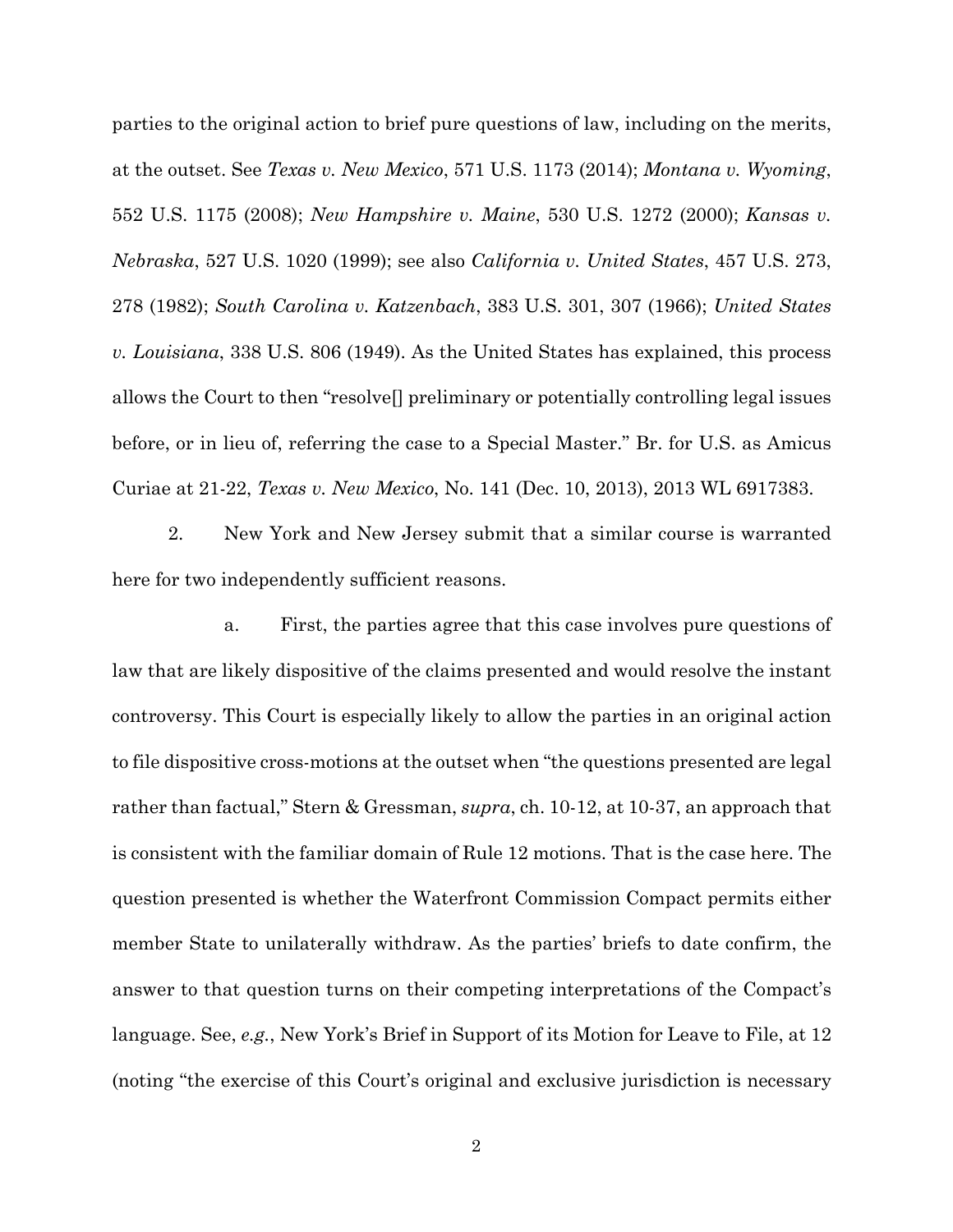to resolve two States' competing interpretations of their interstate compact"); New Jersey's Response to Motion, at 8-10 (same).

Compact construction, like any ordinary question of statutory construction, can be resolved without the need for any factual development. See, *e.g.*, Br. for U.S. as Amicus Curiae at 13, *Kansas v. Nebraska*, No. 126 (Sept. 10, 1999), 1999 WL 35639273 (confirming that where a motion "places before this Court a discrete and controlling question of law" involving competing compact interpretations, that issue could be appropriately "resolved at th[e] preliminary stage of the litigation through the application of familiar principles of compact construction"); see also, *e.g.*, *South Carolina v. Katzenbach*, 383 U.S., at 307 (same for statutory interpretation). In line with this Court's practice and Rule 12's longstanding operation in the lower courts, the resolution of competing statutory interpretations is particularly well-suited to a decision on the basis of the pleadings alone, and thus a special master is ultimately unnecessary to dispose of this case.

 b. Second, allowing the parties to file dispositive cross-motions on their interpretations of the Compact—which would resolve the entirety of the case would also serve the Court's general "object in original cases ... to have the parties, as promptly as possible, reach and argue the merits of the controversy presented." *Ohio v. Kentucky*, 410 U.S. 641, 644 (1973). That aim is particularly pertinent here. Pursuant to the Court's preliminary injunction, the parties remain joint participants in directing the Waterfront Commission, a bistate agency that has broad regulatory and law-enforcement authority that it exercises within the borders of both States.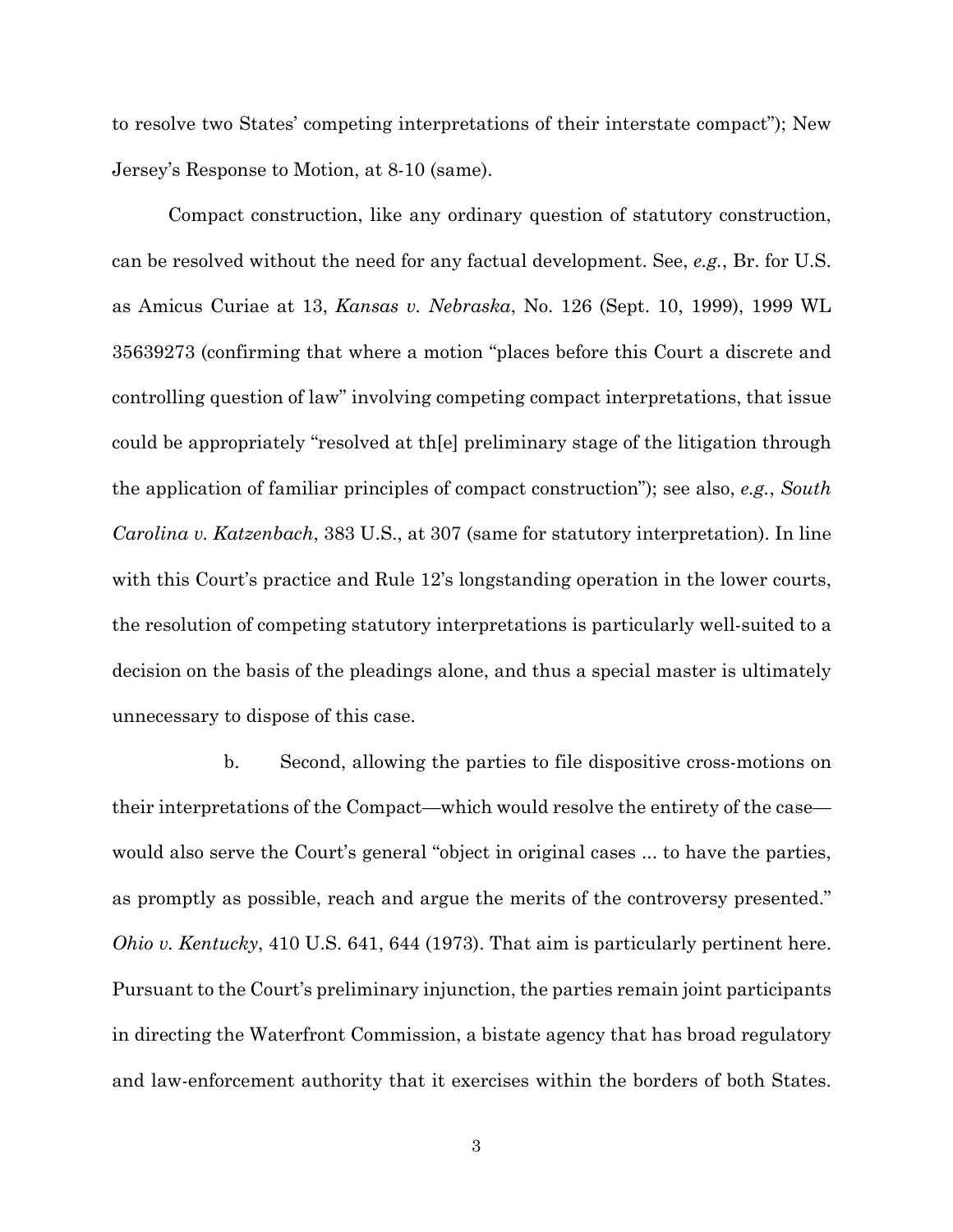New York and New Jersey share an interest in expeditiously resolving their dispute concerning the Commission, and their respective roles and authorities in overseeing one of the Nation's largest ports.

3. In light of the parties' agreement that this Court should grant New York's motion for leave to file a bill of complaint, and to facilitate prompt resolution of this dispute, the parties respectfully request the opportunity to file cross-motions for judgment on the pleadings, in the nature of motions under Rule 12(c) of the Federal Rules of Civil Procedure.1 This Court has repeatedly entertained briefing on dispositive motions based upon Rule 12 of the Federal Rules of Civil Procedure at the outset of original actions, see *Texas v. New Mexico*, 571 U.S., at 1173; *Montana v. Wyoming*, 552 U.S., at 1175; *New Hampshire v. Maine*, 530 U.S., at 1272; *Kansas v. Nebraska*, 527 U.S., at 1020, including motions in the style of Rule 12(c) motions, see *California v. United States*, 457 U.S., at 278 (allowing the parties to file a motion for summary judgment and a cross-motion for judgment on the pleadings, and noting that because there were no "essential facts ... in dispute, a special master was not appointed and the case was briefed and argued").

If this Court grants leave to file cross-motions for judgment on the pleadings, the parties respectfully propose the following schedule for briefing. Most recently, in

<sup>1</sup> Supreme Court Rule 17.2 "provides that the Federal Rules of Civil Procedure will be taken as a guide to procedure," but the management of this Court's original actions is "not invariably governed by common-law precedent or by current rules of civil procedure." *Ohio v. Kentucky*, 410 U.S., at 644. This Court instead allows parties to file motions in the "nature" of a particular Rule, including Rule 12. See, *e.g.*, *Texas v. New Mexico*, 571 U.S., at 1173; *Kansas v. Nebraska*, 527 U.S., at 1020.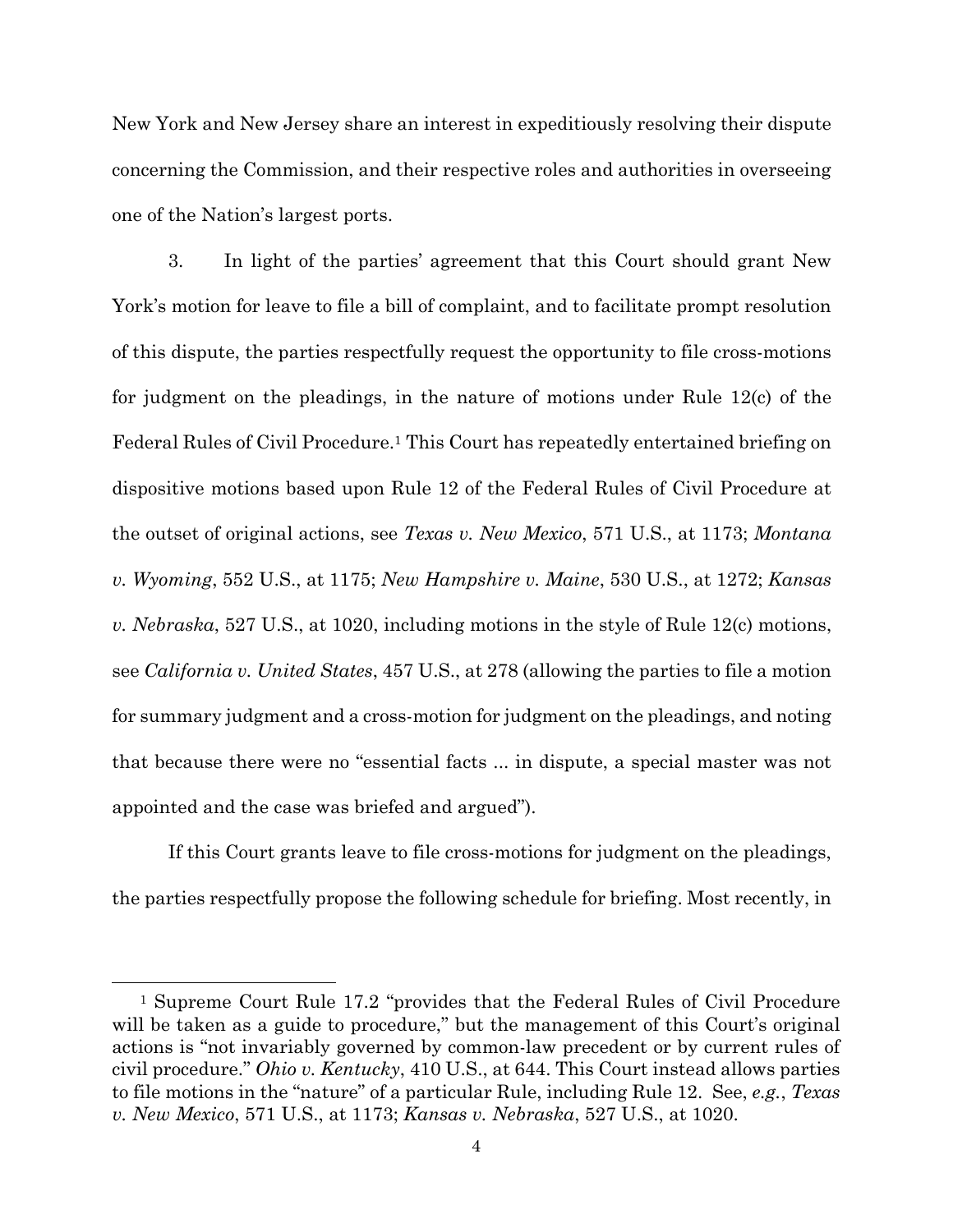*Texas v. New Mexico*, 571 U.S., at 1173, the Court allowed New Mexico 60 days to file a dispositive motion, 45 days for Texas to respond, and 15 days for New Mexico's reply. Here, the parties submit that it would be appropriate to impose the following briefing schedule to accommodate their cross-motions: (i) New Jersey's answer to New York's Bill of Complaint, motion for judgment on the pleadings, and brief in support of the motion for judgment on the pleadings is due within 60 days of the Court's order; (ii) New York's combined opposition and cross-motion for judgment on the pleadings is due 60 days later; (iii) New Jersey's combined response to New York's cross-motion and reply in support of its motion is due 15 days later; and (iv) New York's reply in support of its cross-motion is due 15 days later.

\* \* \*

For these reasons, the parties respectfully request that the Court grant leave to file cross-motions for judgment on the pleadings, set a corresponding briefing schedule, and hear argument on the cross-motions.

Respectfully Submitted,

/s/ Jeremy M. Feigenbaum JEREMY M. FEIGENBAUM Solicitor general *Counsel of Record*  State of New Jersey Office of the Attorney General 25 Market Street Trenton, NJ 08625 (609) 414-0197 jeremy.feigenbaum@njoag.gov

BARBARA D.UNDERWOOD Solicitor general *Counsel of Record*  State of New York Office of the Attorney General 28 Liberty Street New York, NY 10005 (212) 416-8020 Barbara.underwood@ag.ny.gov

/s/ Barbara D. Underwood

*Counsel for Defendant*

*Counsel for Plaintiff* 

Dated: May 13, 2022 *Additional counsel listed on following page*